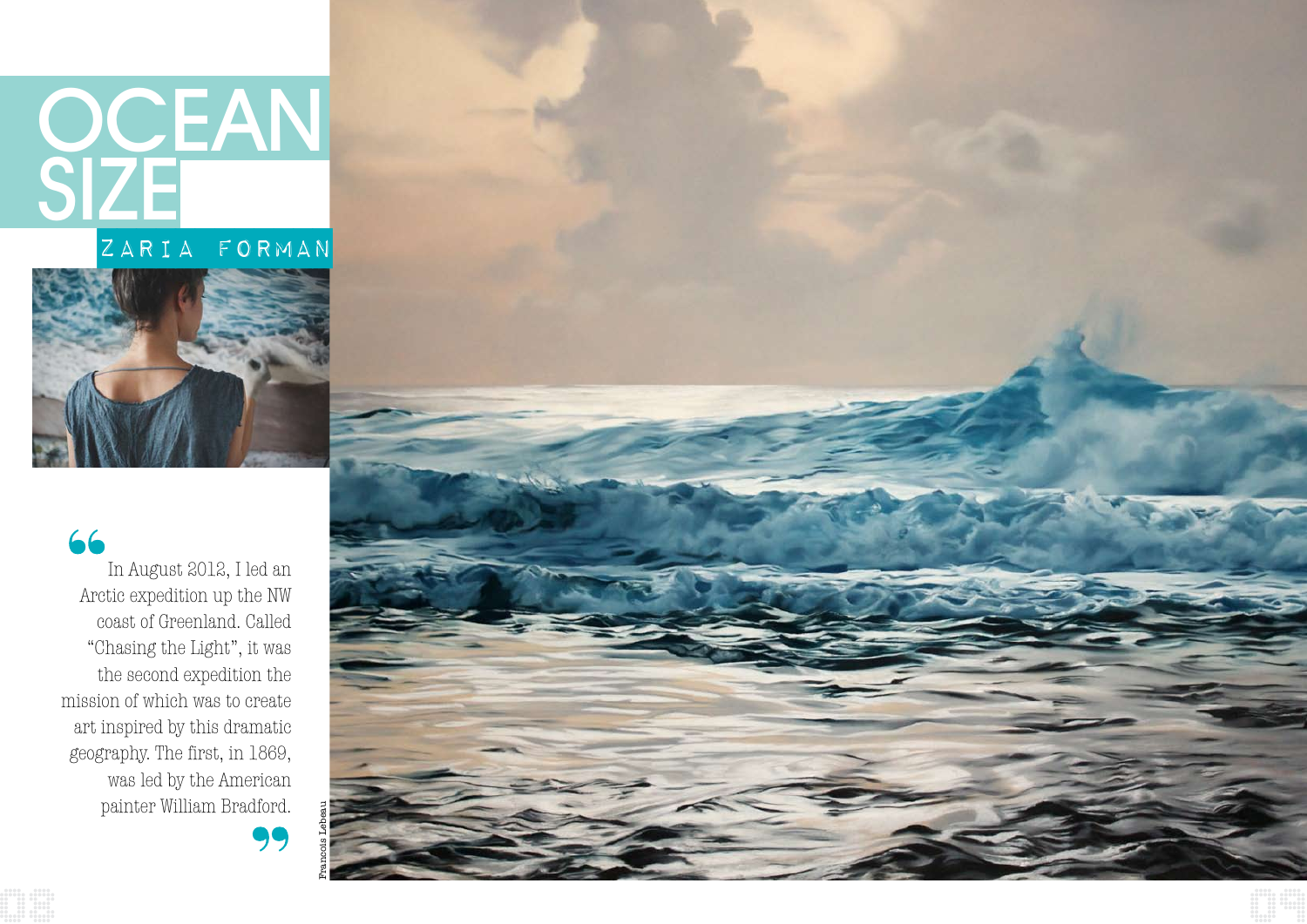



### 66

My mother, Rena Bass Forman, (who was a photographer) had conceived the idea for the voyage, but did not live to see it through. During the months of her illness her dedication to the expedition never wavered and I promised to carry out her final journey.

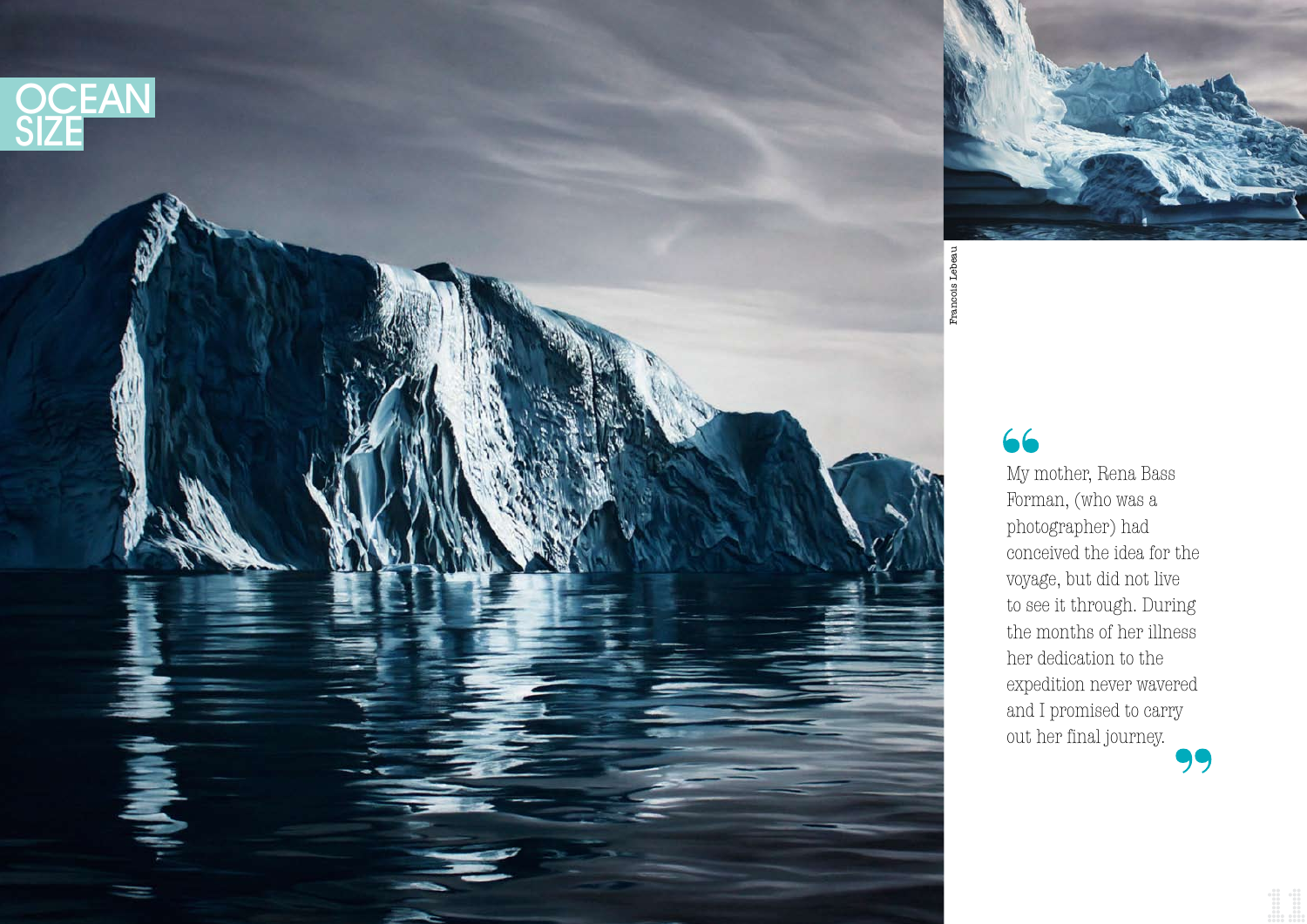

I have begun a series of drawings inspired by this trip. Documenting climate change, the work addresses the concept of saying goodbye on scales both global and personal. In Greenland, I scattered my mother's ashes amidst the melting ice.

### 66

Matt Johnson



Francois Lebeau



## 66

I think the idea for this journey was one of the biggest gifts she ever gave me. The trip has set me on a path that keeps me feeling connected to her, and I am grateful for that. I have used a few of her photographs (from our first trip to Greenland together in 2006) to reference for my drawings. The thousands of negatives she left behind offer a wonderful tool for me to continue to collaborate with her.



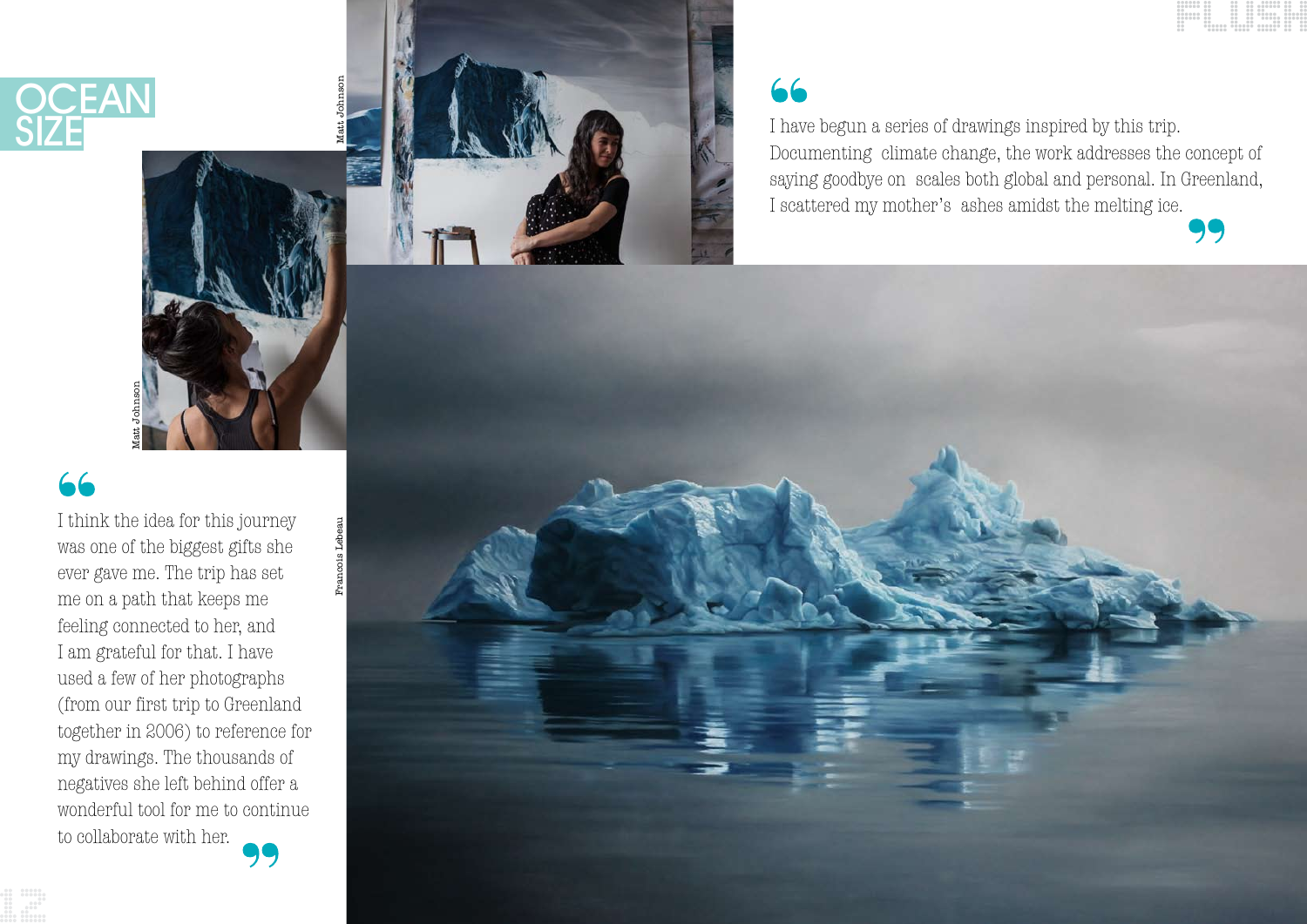#### 66 Drawing for me is often meditative.



I get easily lost in the colour, form and shape of the intimate details. I often listen to audiobooks while I work. Listening to a story will keep me focused on the drawing far longer than music or silence. I always use my palms and fingers to move the pigment around on the paper - it has just always been the method that came naturally to me. I used the same technique for my Giselle series which is quite different from my landscapes, although I also implemented a few tools and charcoal pencils for the finer details.